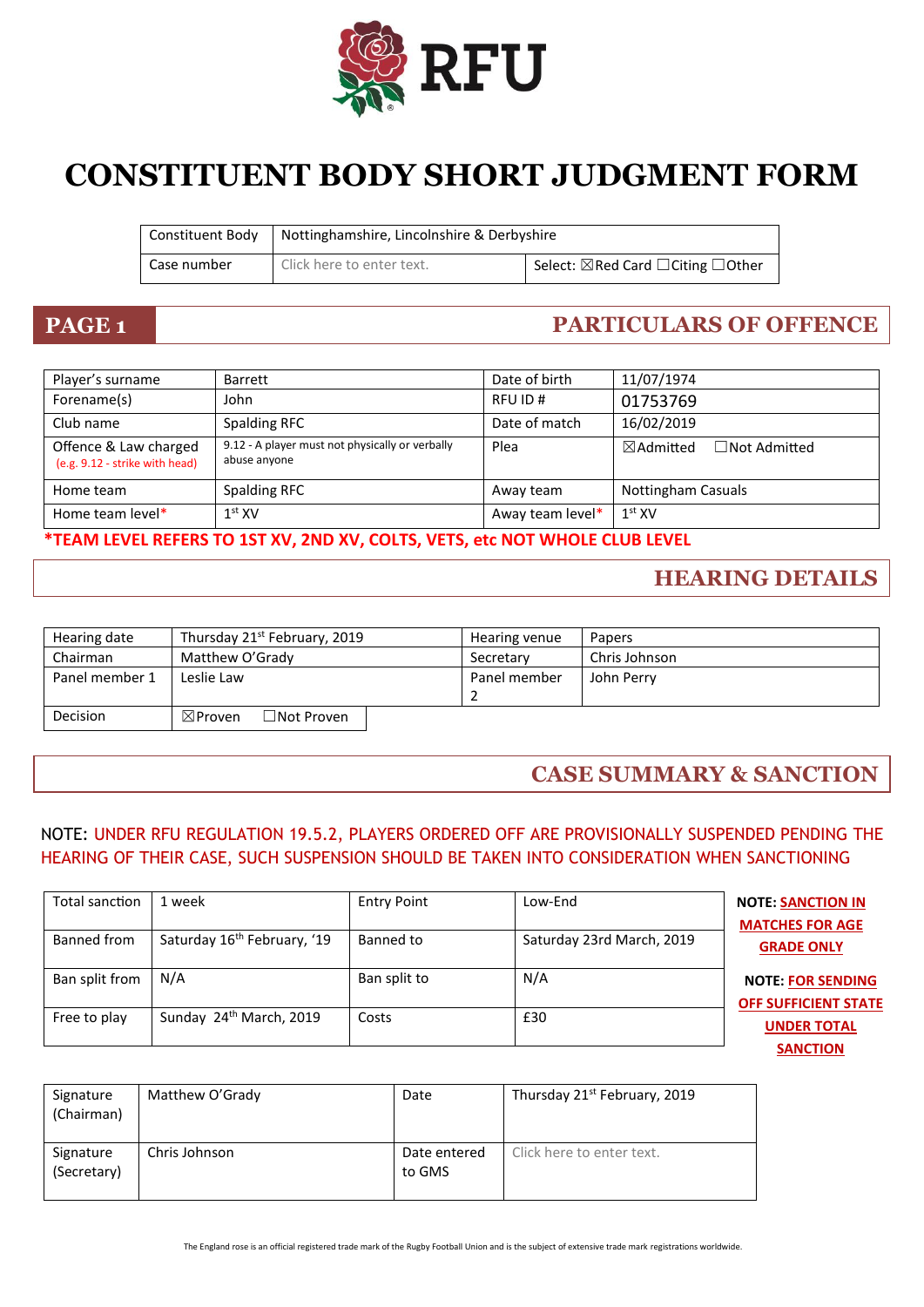| PLEASE TICK APPROPRIATE BOX: | $\boxtimes$ Intentional/deliberate 19.11.8(a) | Reckless 19.11.8(b) |
|------------------------------|-----------------------------------------------|---------------------|
|                              |                                               |                     |

| Gravity of player's actions 19.11.8(c)          | Nature of actions 19.11.8(d)                |  |
|-------------------------------------------------|---------------------------------------------|--|
| A stamp to the victim's chest. Not to a joint.  | A single stamp.                             |  |
|                                                 |                                             |  |
|                                                 |                                             |  |
|                                                 |                                             |  |
|                                                 |                                             |  |
|                                                 |                                             |  |
| Existence of provocation 19.11.8(e)             | Whether player retaliated 19.11.8(f)        |  |
| The Player suggested he was being held on to.   | As across.                                  |  |
|                                                 |                                             |  |
|                                                 |                                             |  |
|                                                 |                                             |  |
|                                                 |                                             |  |
| Self-defence 19.11.8(g)                         | Effect on victim 19.11.8(h)                 |  |
| N/A                                             | No injury and the victim continued playing. |  |
|                                                 |                                             |  |
|                                                 |                                             |  |
|                                                 |                                             |  |
|                                                 |                                             |  |
| Effect on match 19.11.8(i)                      | Vulnerability of victim 19.11.8(j)          |  |
| A brief pause whilst the victim was treated.    | The victim was on the ground.               |  |
|                                                 |                                             |  |
|                                                 |                                             |  |
|                                                 |                                             |  |
|                                                 |                                             |  |
| Level of participation/premeditation 19.11.8(k) | Conduct completed/attempted 19.11.8(L)      |  |
| A quick reaction to being held.                 | Complete                                    |  |
|                                                 |                                             |  |
|                                                 |                                             |  |
|                                                 |                                             |  |
|                                                 |                                             |  |
|                                                 |                                             |  |
| Other features of player's conduct 19.11.8(m)   |                                             |  |
| Click here to enter text.                       |                                             |  |
|                                                 |                                             |  |
|                                                 |                                             |  |
| Entry point number<br>Top end* Enter here       | Mid-Range Enter here<br>Low End 2 weeks     |  |
|                                                 |                                             |  |

**NOTE: STATE NUMBER OF WEEKS OR MATCHES ENTRY POINT FOR OFFENCE – ENTRY POINT IN MATCHES FOR AGE GRADE ONLY**

\*If top end, the Panel should identify an entry point between the top end and the maximum sanction (19.11.9) as set out in Appendix 2

In making the above assessment, the Panel should consider the RFU guidance (Note 2) set out in Appendix 5 (page 366) to Regulation 19. Significant weight should be given to RFU regulation 19.11.8(a), 19.11.8(h) and 19.11.8(i).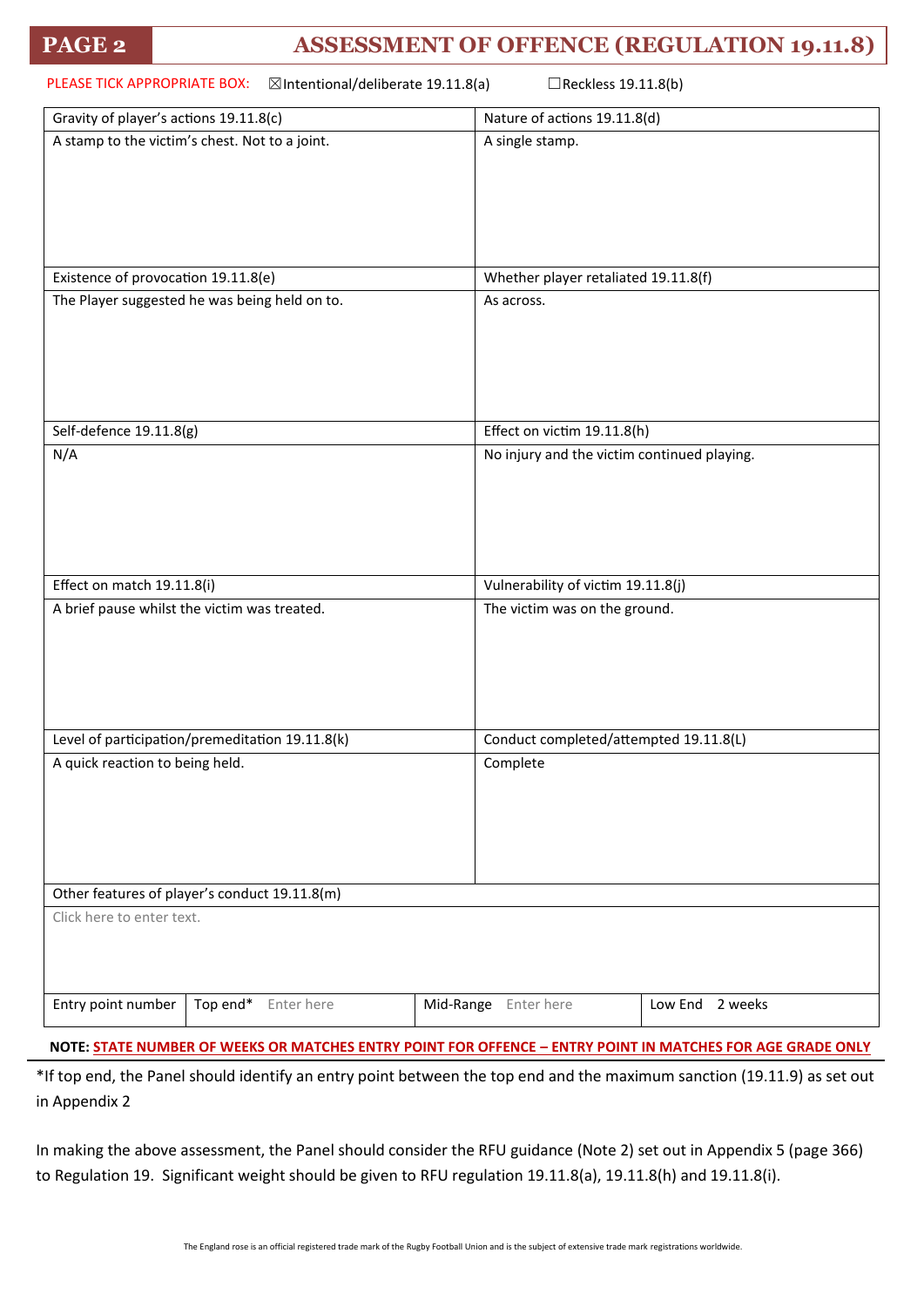## **PAGE 3 REASONS FOR ENTRY POINT**

Although a deliberate act, no injury and a single stamp to an area of body less vulnerable than other areas.

#### **AGGRAVATING FACTORS (REGULATION 19.11.10)**

Player's status as an offender of the Laws of the game 19.11.10(a)

N/A

Need for deterrent 19.11.10(b)

N/A

Any other off-field aggravating factors 19.11.10(c)

N/A

N/A

Number added on: **N/A** NOTE: AGGRAVATING IN MATCHES FOR AGE GRADE ONLY